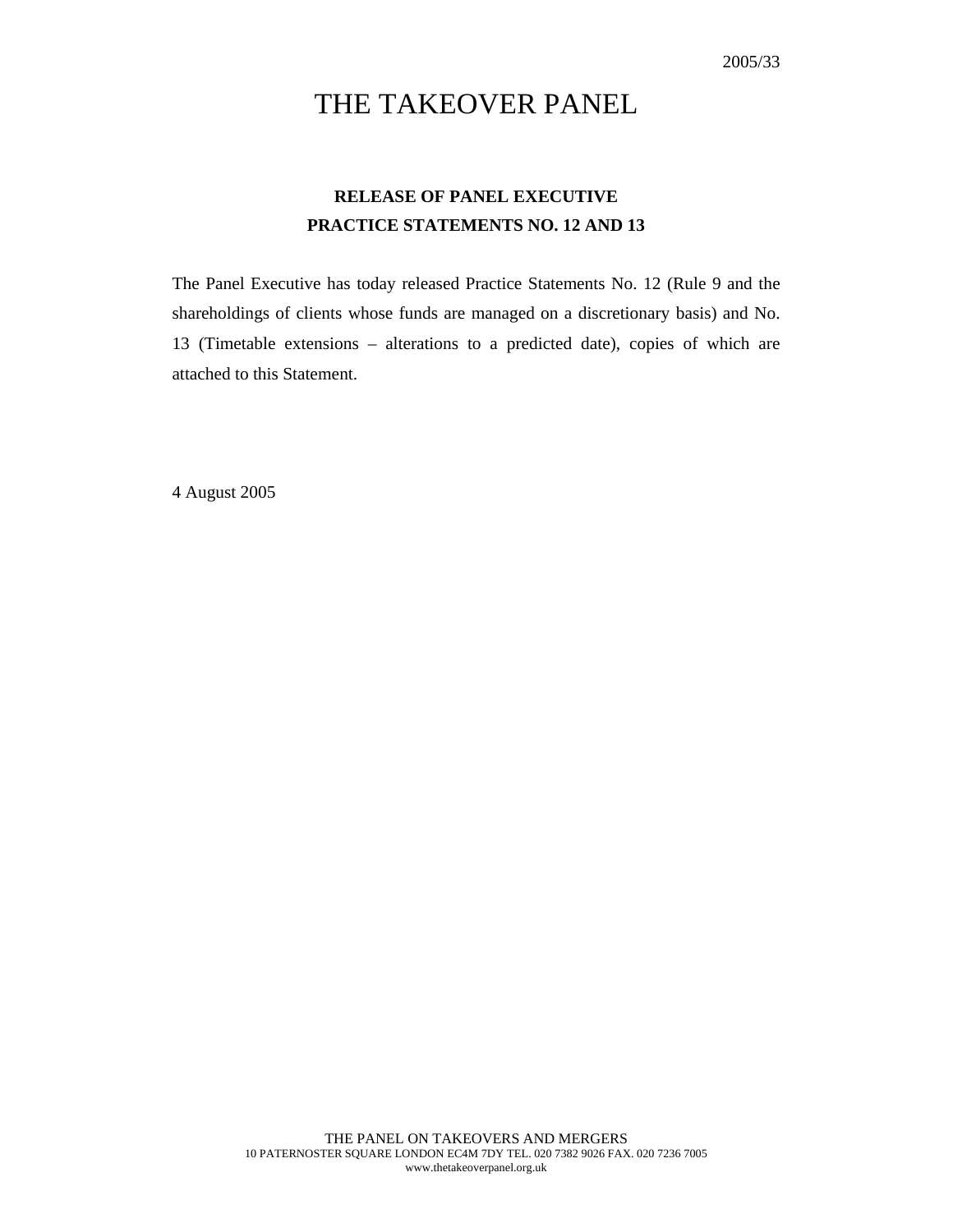## THE TAKEOVER PANEL

### **PRACTICE STATEMENT NO. 12**

### **RULE 9 AND THE SHAREHOLDINGS OF CLIENTS WHOSE FUNDS ARE MANAGED ON A DISCRETIONARY BASIS**

The definition of "acting in concert" in the Code provides, inter alia, that:

"… the following persons will be presumed to be persons acting in concert with other persons in the same category unless the contrary is established:-

- …
- (4) a fund manager (including an exempt fund manager) with any investment company, unit trust or other person whose investments such fund manager manages on a discretionary basis, in respect of the relevant investment accounts;".

The Executive wishes to make clear that it interprets presumption (4), set out above, to mean that funds managed on a discretionary basis by a fund management organisation will be treated for the purposes of the Code as controlled by the organisation concerned and not by the person(s) on whose behalf the funds are managed. Therefore, holdings of shares managed by a fund management organisation on a discretionary basis will be treated as controlled by the organisation in question and not by its underlying clients. As a result, the Executive will aggregate those shares held by the fund management organisation for its own account and those it manages for its discretionary clients in assessing whether, for example, the fund management organisation has triggered an obligation to make a mandatory offer under Rule 9.1 of the Code.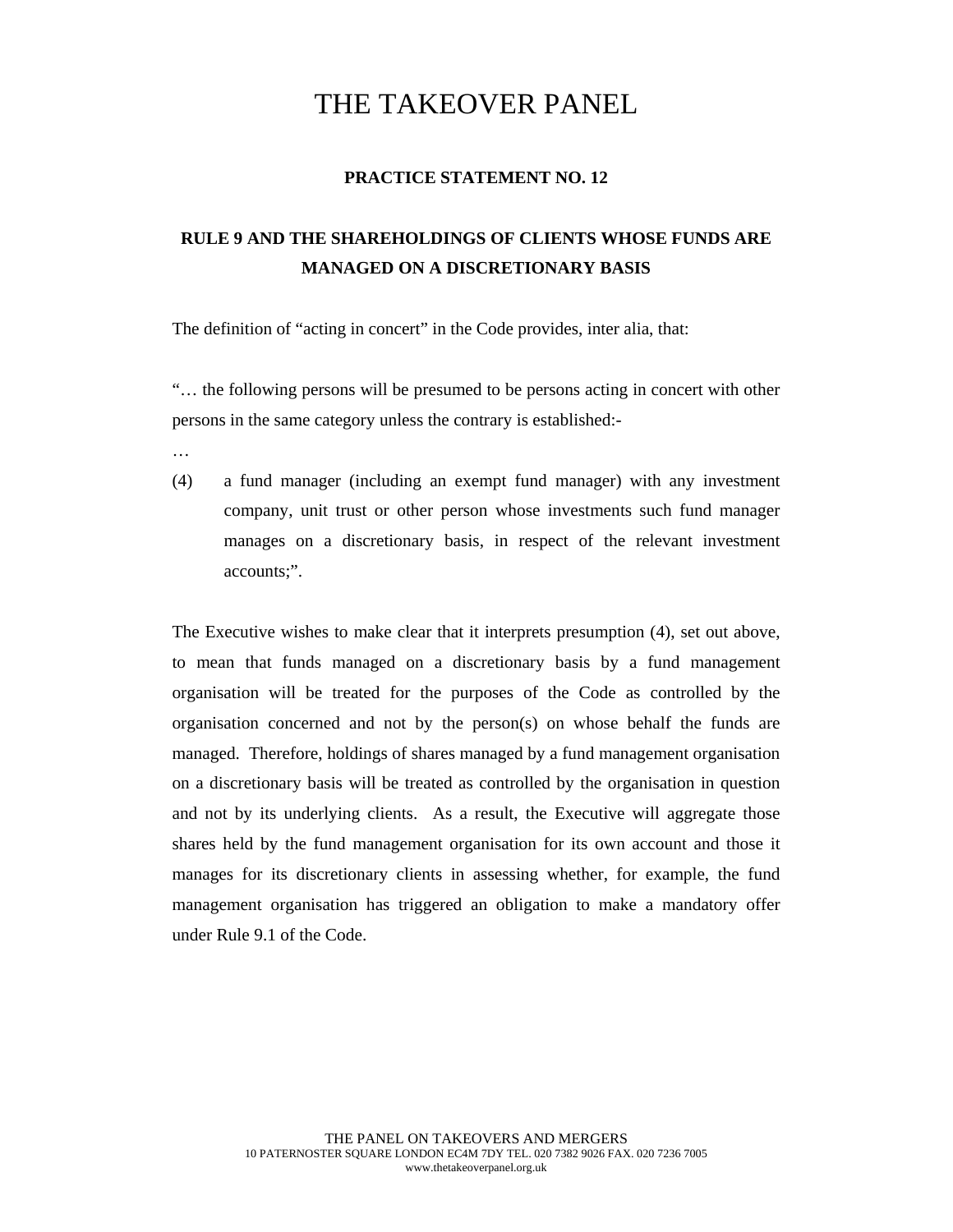In the light of the above, and in view also of Note 17 on Rule 9.1, where a fund management organisation launches an investment trust or investment company and wishes to subscribe for shares in the company as principal or on behalf of its discretionary clients, or if it may subscribe for shares pursuant to underwriting arrangements, it should have regard to the Code and, in particular, to the following points:

- (a) Rule 9.1 will be relevant if the aggregate holdings of shares of all persons under the same control as the fund management organisation, and including holdings managed by the fund management organisation on a discretionary basis, carry 30% or more of the company's voting rights. The Executive considers that it would be good practice for the aggregate percentage holding to be disclosed prominently in the offer documentation making clear:
	- (i) if the aggregate percentage holding is or may be between 30% and 50%, that any acquisitions of additional shares carrying voting rights by the fund management organisation or any person under the same control as it which increases the aggregate percentage holding of shares carrying voting rights will trigger an obligation to make a mandatory offer under Rule 9.1; and
	- (ii) if the aggregate percentage holding is more than 50%, that the fund management organisation and persons under the same control as it will normally be able to increase their aggregate percentage holding of shares carrying voting rights without incurring an obligation to make a mandatory offer under Rule 9.1;
- (b) if the number of shares to be issued to the fund management organisation may vary depending on, for example, investor demand, the maximum aggregate percentage holding should be disclosed;
- (c) if the group includes a principal trader and the group's aggregate holding is between 30% and 50% (or is just under 30%), the principal trader may, with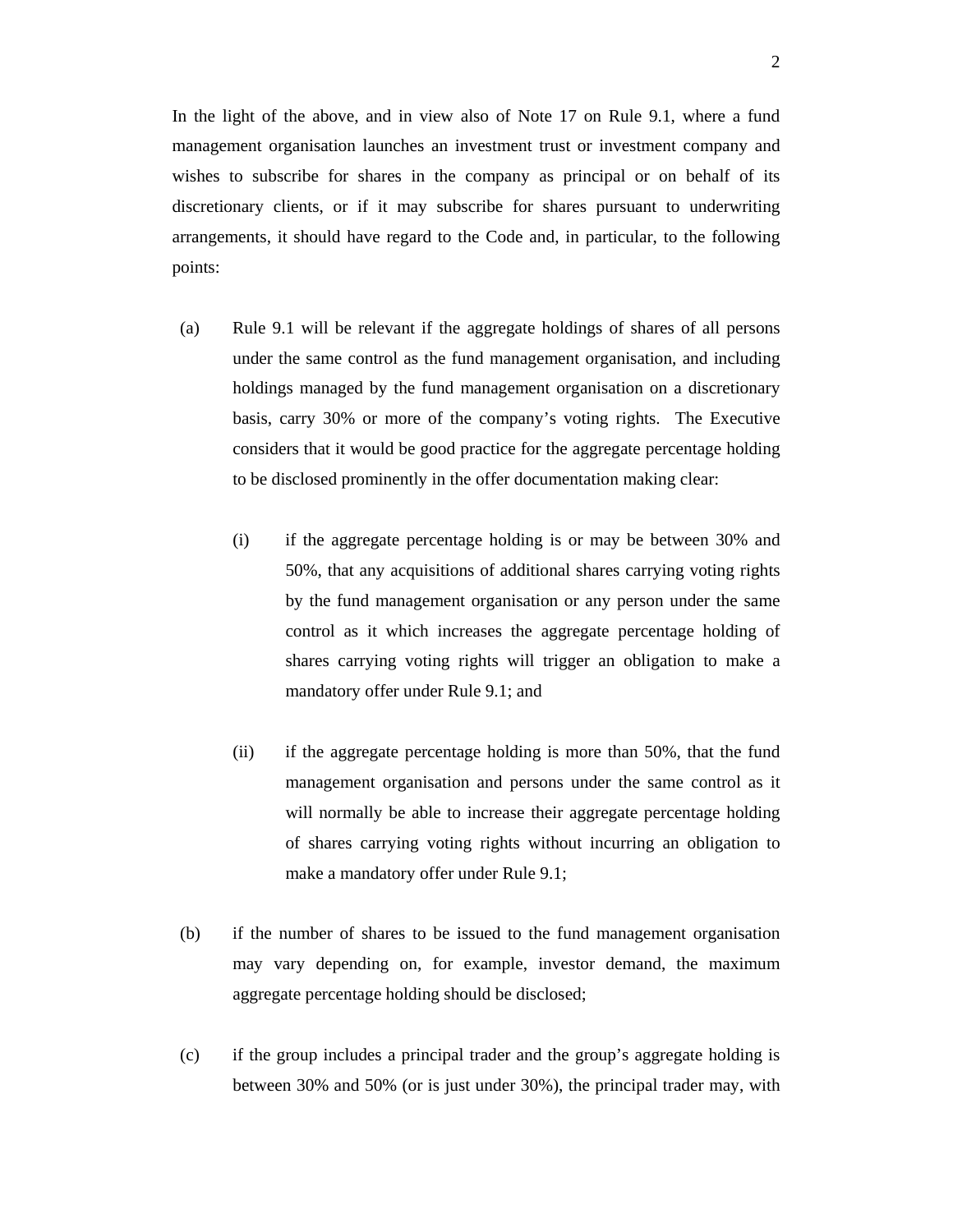the Panel's prior consent, continue to acquire shares in the company without consequence under Rule 9.1 provided that the company is not in an offer period and the holding of the principal trader does not at any relevant time exceed 3% of the voting rights of the company (see Note 17 on Rule 9.1); and

(d) if the fund management organisation or any person acting in concert with it holds options, warrants or other rights to subscribe for shares carrying voting rights in the company, or securities convertible into such shares, which on exercise or conversion (as appropriate) would result in Rule 9.1 being triggered, normally no obligation to make a mandatory offer will arise following the exercise or conversion (as appropriate) of such securities provided that the terms are fully disclosed in the public documentation. The text of the proposed disclosure must be cleared with the Executive before publication.

The Executive should be consulted in cases of doubt.

*Practice Statements are issued by the Executive to provide informal guidance to companies involved in takeovers and practitioners as to how the Executive normally interprets and applies relevant provisions of the Code and the SARs in certain circumstances. Practice Statements do not form part of the Code or the SARs. Accordingly, they are not binding on the Executive or the Panel and are not a substitute for consulting the Executive to establish how the Code and the SARs apply in a particular case. All Practice Statements issued by the Executive are available on the Panel's website at www.thetakeoverpanel.org.uk.* 

4 August 2005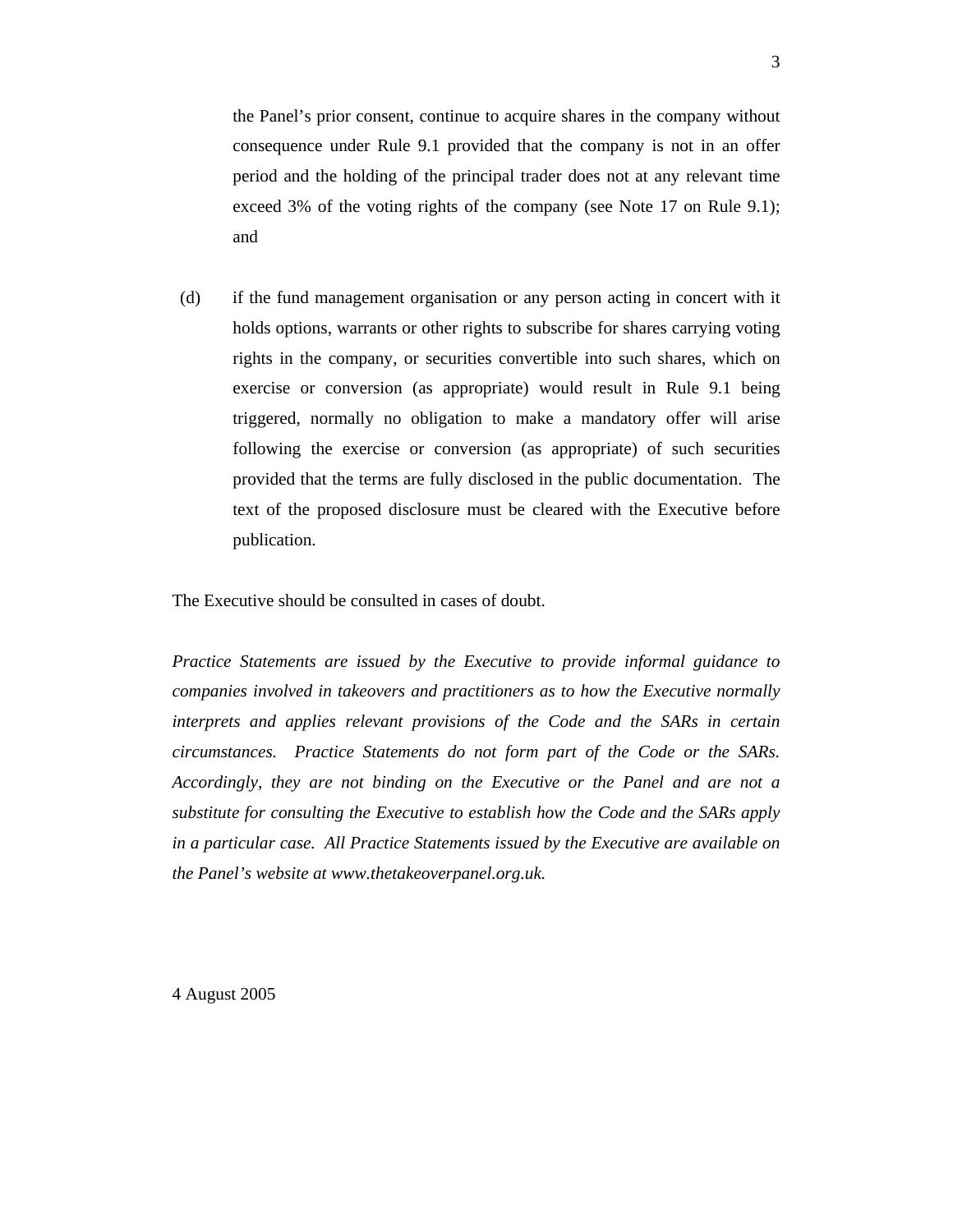## THE TAKEOVER PANEL

#### **PRACTICE STATEMENT NO. 13**

#### **TIMETABLE EXTENSIONS – ALTERATIONS TO A PREDICTED DATE**

Rule 31.7 of the Code states:

"Except with the consent of the Panel, all conditions must be fulfilled or the offer must lapse within 21 days of the first closing date or of the date the offer becomes or is declared unconditional as to acceptances, whichever is the later."

Similarly, the Panel's consent is required if the timetable for a scheme of arrangement is to be extended, for example to allow extra time for the satisfaction of a condition.

Where the documentation made available to shareholders has included a predicted date for one or more of (i) the satisfaction of all conditions, (ii) the completion of a scheme of arrangement, or (iii) the posting of the offer consideration to shareholders, any consent by the Executive to a timetable extension will normally be subject to a requirement that notice of the extension be posted to shareholders. An announcement of the extension will not suffice. Posting will normally be required by the Executive even where the offer or scheme documentation has included a warning that the predicted timetable is only indicative and may change.

The Executive should be consulted in cases of doubt.

*Practice Statements are issued by the Executive to provide informal guidance to companies involved in takeovers and practitioners as to how the Executive normally interprets and applies relevant provisions of the Code and the SARs in certain circumstances. Practice Statements do not form part of the Code or the SARs.*